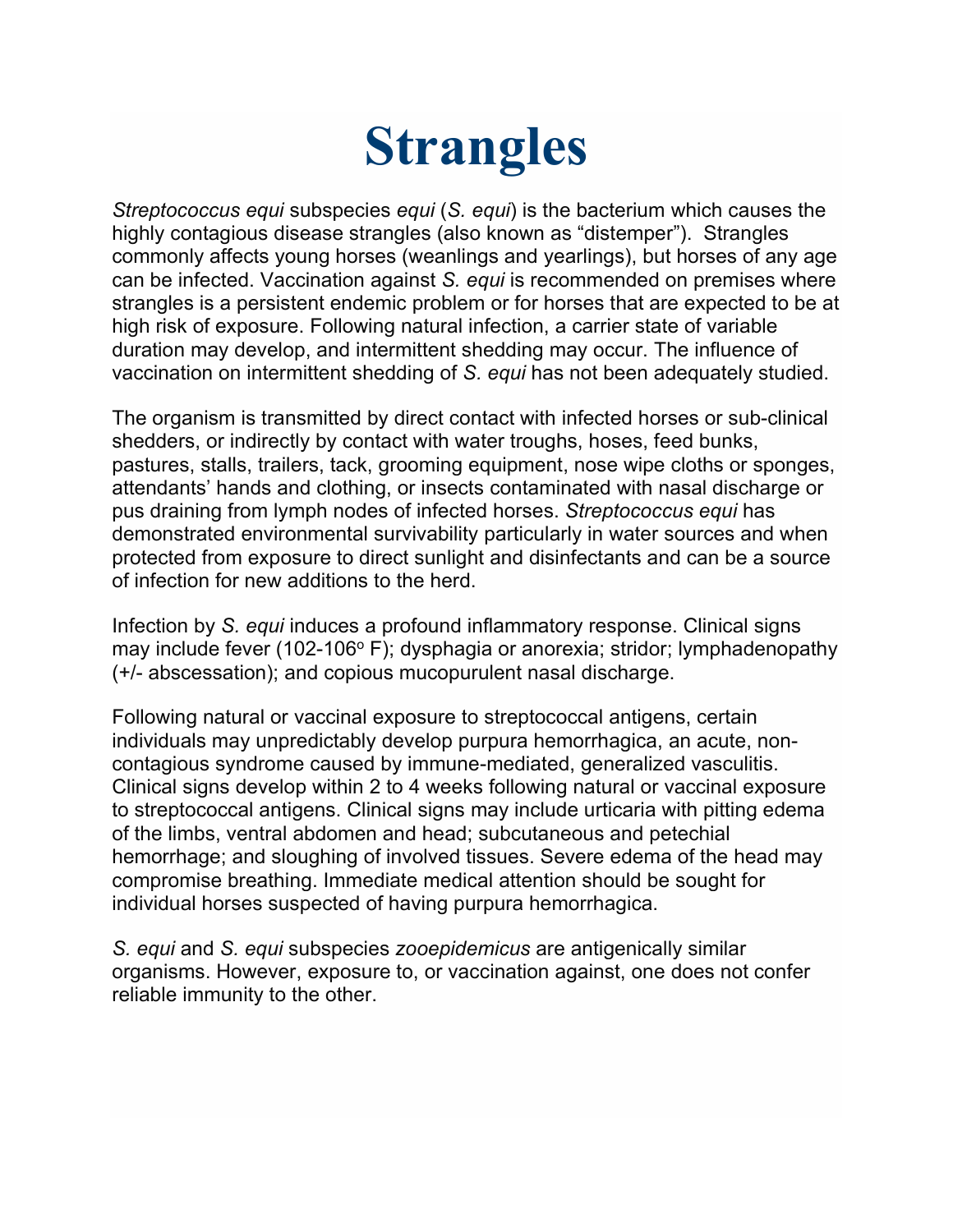# *Vaccines:*

Strangles vaccines are considered "risk-based" vaccines. Vaccination is an effective method of disease control in individuals and in populations, however, vaccination in the face of an outbreak should be carefully considered, as there is significantly increased risk of adverse reactions in exposed horses. Purpura hemorrhagica can be associated with vaccine administration. SeM titers can be measured before vaccination with the goal to identify individuals at risk of developing complications from vaccination. Outbreak mitigation and the prevention of spread of *S. equi* infection are centered on management of horses, personnel, and facilities.

#### (View AAEP *S. equi* [Infectious Disease Control](https://aaep.org/sites/default/files/Documents/Strangles_DZ_Guidelines_FINAL_2020.pdf) Guidelines; view [ACVIM Strep](https://onlinelibrary.wiley.com/doi/pdf/10.1111/jvim.15043)  [equi consensus statement\)](https://onlinelibrary.wiley.com/doi/pdf/10.1111/jvim.15043)

#### *Killed vaccine:*

A killed vaccine can be an adjunct to the prevention of strangles. A reduction in clinical attack rate of only 50% was reported in vaccinates a few weeks after the final booster. Adverse reactions include soreness or abscesses at injection sites and occasional cases of purpura hemorrhagica.

The injectable, inactivated *S. equi.* vaccine can be associated with an increased rate of injection site reactions as compared to other equine vaccines. Due to the limited variability between commercially available vaccinal bacteria and field isolates, autogenous bacterins are not advocated.

#### *Modified live vaccine:*

An intranasal, modified live bacterial vaccine product has been shown to stimulate a high level of immunity against experimental challenge. The inductive sites are the pharyngeal and lingual tonsils. Vaccinal organisms must reach these sites in sufficient numbers to trigger protective responses; therefore, accurate vaccine delivery is critical to vaccine efficacy. After administration of the modified live vaccine a small number of horses may experience **noncontagious** transitory upper respiratory signs including nasal discharge or lymphadenopathy, especially in animals less than 2 years of age.

Nasopharyngeal wash samples may be positive on PCR for up to 6 weeks after administration of the attenuated live vaccine strain. Culture of nasopharyngeal wash samples may grow the vaccine strain for a few days following IN vaccine administration.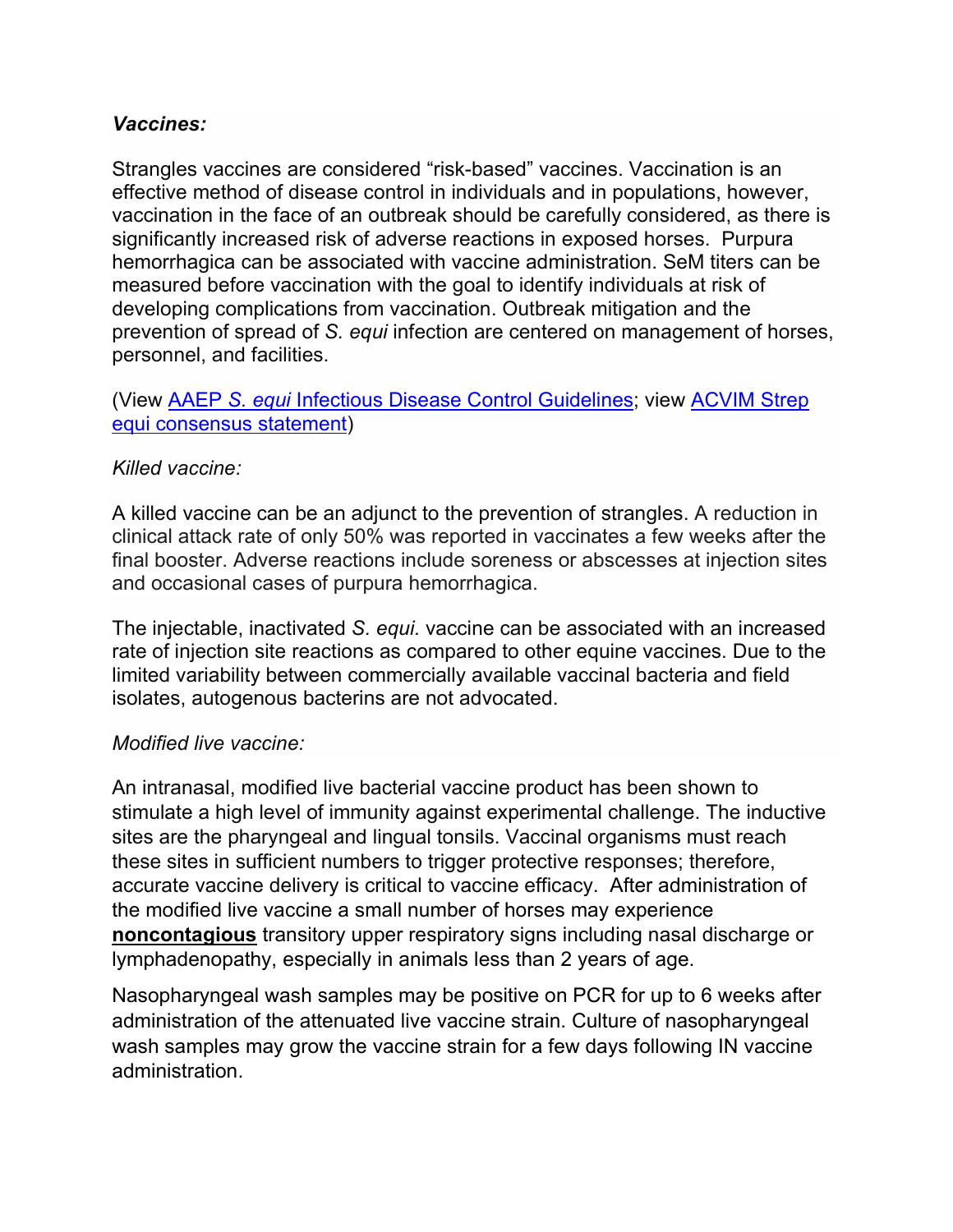In order to avoid inadvertent contamination of other vaccines, syringes and needles, it is advisable and considered a good practice to administer all parenteral vaccines (IM) or other injectables *before* the handling and administration of the modified live intranasal vaccine against *S. equi*.

## *Vaccination Schedules:*

*Adult horses previously vaccinated:* Vaccinate annually based on risk assessment and manufacturers' recommendations.

## *Adult horses unvaccinated or having unknown vaccinal history:*

#### *Killed vaccine:*

Manufacturers' recommendations are for primary vaccination with a series of 3 doses administered parenterally at intervals of 3 weeks, followed by annual revaccination or prior to anticipated exposure. Annual revaccination is recommended.

## *Modified live vaccine:*

Manufacturer's recommendations are for a primary vaccination series of 2 doses administered intranasally at an interval of 2-3 weeks between doses. Annual revaccination is recommended.

#### *Broodmares previously vaccinated:*

# *Killed vaccine:*

Annual vaccination based on risk. May consider vaccinating 4 to 6 weeks prepartum for foal protection when at high risk.

#### *Modified live vaccine:*

Annual vaccination based on risk.

# *Broodmares previously unvaccinated or having unknown vaccinal history:*

# *Killed vaccine:*

Administer parenterally 3-dose primary series at 3-week intervals*.* Final dose may be administered 4 to 6 weeks pre-partum for foal protection when at high risk.